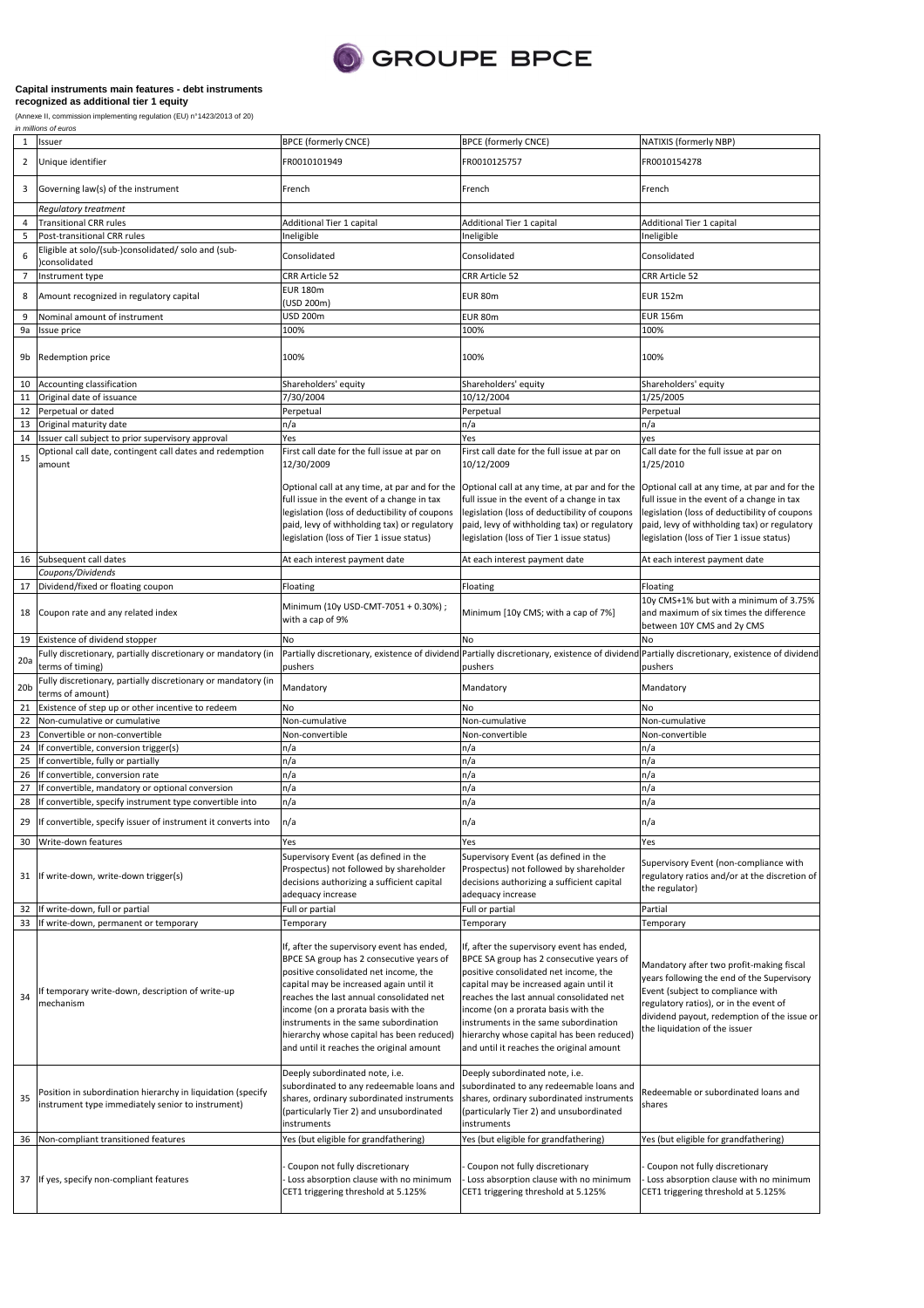

## **Capital instruments main features - debt instruments**

**recognized as additional tier 1 equity**

(Annexe II, commission implementing regulation (EU) n°1423/2013 of 20)

|                 | in millions of euros                                                                    |                                               |                                                                                               |                                                  |
|-----------------|-----------------------------------------------------------------------------------------|-----------------------------------------------|-----------------------------------------------------------------------------------------------|--------------------------------------------------|
| 1               | Issuer                                                                                  | <b>BPCE (formerly CNCE)</b>                   | NATIXIS (formerly NBP)                                                                        | <b>BPCE (formerly CNCE)</b>                      |
| 2               | Unique identifier                                                                       | FR0010279208                                  | FR0010531012                                                                                  | FR0010535971                                     |
| 3               | Governing law(s) of the instrument                                                      | French                                        | French                                                                                        | French                                           |
|                 | Regulatory treatment                                                                    |                                               |                                                                                               |                                                  |
| 4               | <b>Transitional CRR rules</b>                                                           | Additional Tier 1 capital                     | Additional Tier 1 capital                                                                     | Additional Tier 1 capital                        |
|                 |                                                                                         |                                               |                                                                                               |                                                  |
| 5               | Post-transitional CRR rules                                                             | Ineligible                                    | Ineligible                                                                                    | Ineligible                                       |
|                 | Eligible at solo/(sub-)consolidated/ solo and (sub-                                     |                                               |                                                                                               |                                                  |
| 6               | consolidated                                                                            | Consolidated                                  | Consolidated                                                                                  | Consolidated                                     |
| $\overline{7}$  | Instrument type                                                                         | CRR Article 52                                | CRR Article 52                                                                                | CRR Article 52                                   |
|                 |                                                                                         |                                               |                                                                                               |                                                  |
| 8               | Amount recognized in regulatory capital                                                 | <b>EUR 270m</b>                               | <b>EUR 364m</b>                                                                               | <b>EUR 509m</b>                                  |
|                 |                                                                                         | (USD 300m)                                    |                                                                                               |                                                  |
| 9               | Nominal amount of instrument                                                            | USD 300m                                      | <b>EUR 349m</b>                                                                               | <b>EUR 509m</b>                                  |
| 9a              | Issue price                                                                             | 100%                                          | 100%                                                                                          | 100%                                             |
|                 |                                                                                         |                                               |                                                                                               | Partial redemption via public tender at 65%      |
| 9b              | Redemption price                                                                        | 100%                                          | 100%                                                                                          | of par on 10/10/2011; 100% on residual<br>amount |
| 10              | Accounting classification                                                               | Shareholders' equity                          | Shareholders' equity                                                                          | Shareholders' equity                             |
|                 |                                                                                         |                                               |                                                                                               |                                                  |
| 11              | Original date of issuance                                                               | 1/27/2006                                     | 10/18/2007                                                                                    | 10/30/2007                                       |
| 12              | Perpetual or dated                                                                      | Perpetual                                     | Perpetual                                                                                     | Perpetual                                        |
| 13              | Original maturity date                                                                  | n/a                                           | n/a                                                                                           | n/a                                              |
| 14              | Issuer call subject to prior supervisory approval                                       | Yes                                           | Yes                                                                                           | Yes                                              |
|                 | Optional call date, contingent call dates and redemption                                | First call date for the full issue at par on  | Call date for the full issue at par on                                                        | First call date for the full issue at par on     |
| 15              | amount                                                                                  | 1/27/2012                                     | 10/18/2017                                                                                    | 10/30/2017                                       |
|                 |                                                                                         | Optional call at any time, at par and for the | Optional call at any time, at par and for the Optional call at any time, at par and for the   |                                                  |
|                 |                                                                                         | full issue in the event of a change in tax    | full issue in the event of a change in tax                                                    | full issue in the event of a change in tax       |
|                 |                                                                                         | legislation (loss of deductibility of coupons | legislation (loss of deductibility of coupons                                                 | legislation (loss of deductibility of coupons    |
|                 |                                                                                         | paid, levy of withholding tax) or regulatory  | paid, levy of withholding tax) or regulatory                                                  | paid, levy of withholding tax) or regulatory     |
|                 |                                                                                         | legislation (loss of Tier 1 issue status)     | legislation (loss of Tier 1 issue status)                                                     | legislation (loss of Tier 1 issue status)        |
|                 |                                                                                         |                                               |                                                                                               |                                                  |
| 16              | Subsequent call dates                                                                   | At each interest payment date                 | At each interest payment date                                                                 | At each interest payment date                    |
|                 | Coupons/Dividends                                                                       |                                               |                                                                                               |                                                  |
|                 |                                                                                         |                                               |                                                                                               |                                                  |
| 17              | Dividend/fixed or floating coupon                                                       | Fixed                                         | Fixed                                                                                         | Fixed to floating                                |
|                 |                                                                                         |                                               |                                                                                               | 6.117% until 10/30/2017, then 3M Euribor         |
| 18              | Coupon rate and any related index                                                       | 6,75%                                         | 6,307%                                                                                        |                                                  |
|                 |                                                                                         |                                               |                                                                                               | + 2.37% if call not exercised                    |
| 19              | Existence of dividend stopper                                                           | No                                            | No                                                                                            | No                                               |
|                 |                                                                                         |                                               |                                                                                               |                                                  |
| 20a             | Fully discretionary, partially discretionary or mandatory (in                           |                                               | Partially discretionary, existence of dividend Partially discretionary, existence of dividend | Partially discretionary, existence of dividend   |
|                 | terms of timing)                                                                        | pushers                                       | pushers                                                                                       | pushers                                          |
|                 | Fully discretionary, partially discretionary or mandatory (in                           |                                               |                                                                                               |                                                  |
| 20 <sub>b</sub> | terms of amount)                                                                        | Mandatory                                     | Mandatory                                                                                     | Mandatory                                        |
| 21              | Existence of step up or other incentive to redeem                                       | No                                            | Yes                                                                                           | Yes                                              |
|                 |                                                                                         |                                               |                                                                                               |                                                  |
| 22              | Non-cumulative or cumulative                                                            | Non-cumulative                                | Non-cumulative                                                                                | Non-cumulative                                   |
| 23              | Convertible or non-convertible                                                          | Non-convertible                               | Non-convertible                                                                               | Non-convertible                                  |
| 24              | If convertible, conversion trigger(s)                                                   | n/a                                           | n/a                                                                                           | n/a                                              |
| 25              | If convertible, fully or partially                                                      | n/a                                           | n/a                                                                                           | n/a                                              |
| 26              | If convertible, conversion rate                                                         | n/a                                           | n/a                                                                                           | n/a                                              |
|                 |                                                                                         |                                               |                                                                                               |                                                  |
| 27              | If convertible, mandatory or optional conversion                                        | n/a                                           | n/a                                                                                           | n/a                                              |
| 28              | If convertible, specify instrument type convertible into                                | n/a                                           | n/a                                                                                           | n/a                                              |
|                 |                                                                                         |                                               |                                                                                               |                                                  |
| 30              | 29 If convertible, specify issuer of instrument it converts into<br>Write-down features | n/a<br>Yes                                    | n/a<br>Yes                                                                                    | n/a<br>Yes                                       |
|                 |                                                                                         | Supervisory Event (as defined in the          |                                                                                               | Supervisory Event (as defined in the             |
|                 |                                                                                         |                                               | Supervisory Event (non-compliance with                                                        |                                                  |
| 31              | If write-down, write-down trigger(s)                                                    | Prospectus) not followed by shareholder       | regulatory ratios and/or at the discretion of                                                 | Prospectus) not followed by shareholder          |
|                 |                                                                                         | decisions authorizing a sufficient capital    | the regulator)                                                                                | decisions authorizing a sufficient capital       |
|                 |                                                                                         | adequacy increase                             |                                                                                               | adequacy increase                                |
| 32              | If write-down, full or partial                                                          | Full or partial                               | Partial                                                                                       | Full or partial                                  |
| 33              | If write-down, permanent or temporary                                                   | Temporary                                     | Temporary                                                                                     | Temporary                                        |
|                 |                                                                                         |                                               |                                                                                               |                                                  |
|                 |                                                                                         | If, after the supervisory event has ended,    |                                                                                               | If, after the supervisory event has ended,       |
|                 |                                                                                         |                                               |                                                                                               |                                                  |
|                 |                                                                                         | BPCE SA group has 2 consecutive years of      |                                                                                               | BPCE SA group has 2 consecutive years of         |
|                 |                                                                                         | positive consolidated net income, the         | Optional after two profit-making fiscal                                                       | positive consolidated net income, the            |
|                 | If temporary write-down, description of write-up                                        | capital may be increased again until it       | years following the end of the Supervisory                                                    | capital may be increased again until it          |
| 34              |                                                                                         | reaches the last annual consolidated net      | Event (subject to compliance with                                                             | reaches the last annual consolidated net         |
|                 | mechanism                                                                               | income (on a prorata basis with the           | regulatory ratios), or in the event of                                                        | income (on a prorata basis with the              |
|                 |                                                                                         | instruments in the same subordination         | dividend payout or redemption of the issue                                                    | instruments in the same subordination            |
|                 |                                                                                         |                                               |                                                                                               |                                                  |
|                 |                                                                                         | hierarchy whose capital has been reduced)     |                                                                                               | hierarchy whose capital has been reduced)        |
|                 |                                                                                         | and until it reaches the original amount      |                                                                                               | and until it reaches the original amount         |
|                 |                                                                                         |                                               |                                                                                               |                                                  |
|                 |                                                                                         | Deeply subordinated note, i.e.                |                                                                                               | Deeply subordinated note, i.e.                   |
|                 |                                                                                         | subordinated to any redeemable loans and      |                                                                                               | subordinated to any redeemable loans and         |
| 35              | Position in subordination hierarchy in liquidation (specify                             | shares, ordinary subordinated instruments     | Redeemable or subordinated loans and                                                          | shares, ordinary subordinated instruments        |
|                 | instrument type immediately senior to instrument)                                       | (particularly Tier 2) and unsubordinated      | shares                                                                                        | (particularly Tier 2) and unsubordinated         |
|                 |                                                                                         |                                               |                                                                                               |                                                  |
|                 |                                                                                         | instruments                                   |                                                                                               | instruments                                      |
|                 | 36 Non-compliant transitioned features                                                  | Yes (but eligible for grandfathering)         | Yes (but eligible for grandfathering)                                                         | Yes (but eligible for grandfathering)            |
|                 |                                                                                         |                                               |                                                                                               |                                                  |
|                 |                                                                                         |                                               | Step up clause                                                                                | Step up clause                                   |
|                 |                                                                                         |                                               |                                                                                               |                                                  |
|                 |                                                                                         | Coupon not fully discretionary                | Coupon not fully discretionary                                                                | Coupon not fully discretionary                   |
|                 | 37 If yes, specify non-compliant features                                               | Loss absorption clause with no minimum        |                                                                                               |                                                  |
|                 |                                                                                         | CET1 triggering threshold at 5.125%           | Loss absorption clause with no minimum                                                        | Loss absorption clause with no minimum           |
|                 |                                                                                         |                                               | CET1 triggering threshold at 5.125%                                                           | CET1 triggering threshold at 5.125%              |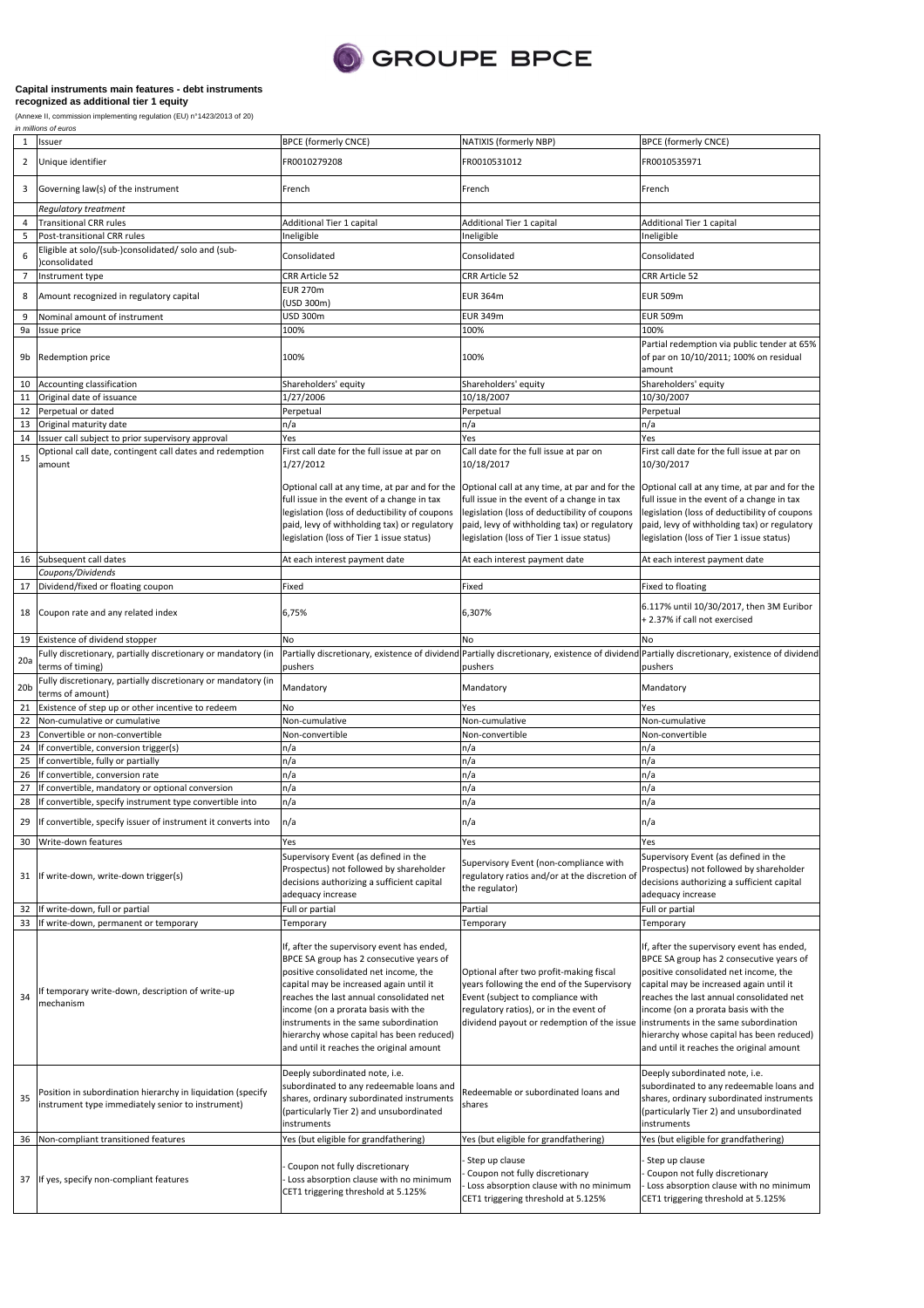

## **Capital instruments main features - debt instruments**

(Annexe II, commission implementing regulation (EU) n°1423/2013 of 20) **recognized as additional tier 1 equity**

| Issuer<br><b>NATIXIS</b><br>$\mathbf{1}$<br>$\overline{2}$<br>Unique identifier<br>FR0010600163<br>USF6483LHM57<br>FR0010777524<br>New York State (excluding regulatory status<br>French<br>3<br>Governing law(s) of the instrument<br>French<br>governed by French law)<br>Regulatory treatment<br><b>Transitional CRR rules</b><br>Additional Tier 1 capital<br>Additional Tier 1 capital<br>Additional Tier 1 capital<br>4<br>Post-transitional CRR rules<br>Ineligible<br>Ineligible<br>5<br>Ineligible<br>Eligible at solo/(sub-)consolidated/ solo and (sub-<br>6<br>Consolidated<br>Consolidated<br>Consolidated<br>consolidated<br>CRR Article 52<br>CRR Article 52<br>7<br>Instrument type<br><b>CRR Article 52</b><br><b>EUR 167m</b><br>8<br>Amount recognized in regulatory capital<br><b>EUR 150m</b><br><b>EUR 374m</b><br>(USD 186m)<br><b>EUR 150m</b><br><b>USD 186m</b><br><b>EUR 374m</b><br>Nominal amount of instrument<br>9<br>100%<br>100%<br>100%<br>9a<br>Issue price<br>100%<br>100%<br>Redemption price<br>100%<br>9b<br>Accounting classification<br>Shareholders' equity<br>Shareholders' equity<br>Shareholders' equity<br>10<br>Original date of issuance<br>3/28/2008<br>4/30/2008<br>8/6/2009<br>11<br>Perpetual or dated<br>Perpetual<br>Perpetual<br>12<br>Perpetual<br>n/a<br>n/a<br>13<br>Original maturity date<br>n/a<br>Yes<br>Yes<br>14<br>Issuer call subject to prior supervisory approval<br>Yes<br>Optional call date, contingent call dates and redemption<br>Call date for the full issue at par on<br>Call date for the full issue at par on<br>15<br>4/30/2018<br>9/30/2019<br>amount<br>3/28/2018<br>Optional call at any time, at par and for the Optional call at any time, at par and for the<br>full issue in the event of a change in tax<br>full issue in the event of a change in tax<br>legislation (loss of deductibility of coupons<br>legislation (loss of deductibility of coupons<br>paid, levy of withholding tax) or regulatory<br>paid, levy of withholding tax) or regulatory<br>legislation (loss of Tier 1 issue status)<br>legislation (loss of Tier 1 issue status)<br>Subsequent call dates<br>16<br>At each interest payment date<br>At each interest payment date<br>At each interest payment date<br>Coupons/Dividends<br>17<br>Dividend/fixed or floating coupon<br>Fixed to floating<br>Fixed<br>Fixed<br>Coupon rate and any related index<br>8,65%<br>10%<br>18<br>13.13% if call not exercised<br>Existence of dividend stopper<br>19<br>No<br>No<br>No<br>Fully discretionary, partially discretionary or mandatory (in<br>Partially discretionary, existence of dividend Partially discretionary, existence of dividend<br>Partially discretionary, existence of dividend<br>20a<br>terms of timing)<br>pushers<br>pushers<br>pushers<br>Fully discretionary, partially discretionary or mandatory (in<br>20 <sub>b</sub><br>Mandatory<br>Mandatory<br>Mandatory<br>terms of amount)<br>Existence of step up or other incentive to redeem<br>Yes<br>Yes<br>21<br>Yes<br>22<br>Non-cumulative or cumulative<br>Non-cumulative<br>Non-cumulative<br>Non-cumulative<br>23<br>Convertible or non-convertible<br>Non-convertible<br>Non-convertible<br>Non-convertible<br>If convertible, conversion trigger(s)<br>n/a<br>n/a<br>24<br>n/a<br>If convertible, fully or partially<br>n/a<br>n/a<br>25<br>n/a<br>If convertible, conversion rate<br>n/a<br>n/a<br>n/a<br>26<br>If convertible, mandatory or optional conversion<br>n/a<br>27<br>n/a<br>n/a<br>n/a<br>n/a<br>n/a<br>28<br>If convertible, specify instrument type convertible into<br>29<br>If convertible, specify issuer of instrument it converts into<br>n/a<br>n/a<br>n/a<br>Yes<br>30<br>Write-down features<br>Yes<br>Yes<br>Supervisory Event (non-compliance with<br>Supervisory Event (non-compliance with<br>regulatory ratios and/or at the discretion of<br>If write-down, write-down trigger(s)<br>regulatory ratios and/or at the discretion of<br>31<br>the regulator)<br>the regulator)<br>adequacy increase<br>If write-down, full or partial<br>Partial<br>Full or partial<br>32<br>Partial<br>33<br>If write-down, permanent or temporary<br>Temporary<br>Temporary<br>Temporary<br>Optional after two profit-making fiscal<br>Optional after two profit-making fiscal<br>years following the end of the Supervisory<br>years following the end of the Supervisory<br>If temporary write-down, description of write-up<br>34<br>Event (subject to compliance with<br>Event (subject to compliance with<br>mechanism<br>regulatory ratios), or in the event of<br>regulatory ratios), or in the event of<br>dividend payout or redemption of the issue dividend payout or redemption of the issue<br>Deeply subordinated note, i.e.<br>Position in subordination hierarchy in liquidation (specify<br>Redeemable or subordinated loans and<br>Redeemable or subordinated loans and<br>35<br>instrument type immediately senior to instrument)<br>shares<br>shares<br>instruments<br>Non-compliant transitioned features<br>Yes (but eligible for grandfathering)<br>Yes (but eligible for grandfathering)<br>36<br>Step up clause<br>Step up clause<br>Step up clause<br>Coupon not fully discretionary<br>Coupon not fully discretionary<br>Coupon not fully discretionary<br>37 If yes, specify non-compliant features<br>Loss absorption clause with no minimum<br>Loss absorption clause with no minimum | in millions of euros |                                     |                                     |                                                                                                                                                                                                                                                                                                                                                                                                 |  |  |
|---------------------------------------------------------------------------------------------------------------------------------------------------------------------------------------------------------------------------------------------------------------------------------------------------------------------------------------------------------------------------------------------------------------------------------------------------------------------------------------------------------------------------------------------------------------------------------------------------------------------------------------------------------------------------------------------------------------------------------------------------------------------------------------------------------------------------------------------------------------------------------------------------------------------------------------------------------------------------------------------------------------------------------------------------------------------------------------------------------------------------------------------------------------------------------------------------------------------------------------------------------------------------------------------------------------------------------------------------------------------------------------------------------------------------------------------------------------------------------------------------------------------------------------------------------------------------------------------------------------------------------------------------------------------------------------------------------------------------------------------------------------------------------------------------------------------------------------------------------------------------------------------------------------------------------------------------------------------------------------------------------------------------------------------------------------------------------------------------------------------------------------------------------------------------------------------------------------------------------------------------------------------------------------------------------------------------------------------------------------------------------------------------------------------------------------------------------------------------------------------------------------------------------------------------------------------------------------------------------------------------------------------------------------------------------------------------------------------------------------------------------------------------------------------------------------------------------------------------------------------------------------------------------------------------------------------------------------------------------------------------------------------------------------------------------------------------------------------------------------------------------------------------------------------------------------------------------------------------------------------------------------------------------------------------------------------------------------------------------------------------------------------------------------------------------------------------------------------------------------------------------------------------------------------------------------------------------------------------------------------------------------------------------------------------------------------------------------------------------------------------------------------------------------------------------------------------------------------------------------------------------------------------------------------------------------------------------------------------------------------------------------------------------------------------------------------------------------------------------------------------------------------------------------------------------------------------------------------------------------------------------------------------------------------------------------------------------------------------------------------------------------------------------------------------------------------------------------------------------------------------------------------------------------------------------------------------------------------------------------------------------------------------------------------------------------------------------------------------------------------------------------------------------------------------------------------------------------------------------------------------------------------------------------------------------------------------------------------------------------------------------------------------------------------------------------------------------------------------------------------------------------------------------------------------------------------------------------------------------------------------------------------------------------------------------------------------------------------------------------------------------------------------------------------------------------------------------------------------|----------------------|-------------------------------------|-------------------------------------|-------------------------------------------------------------------------------------------------------------------------------------------------------------------------------------------------------------------------------------------------------------------------------------------------------------------------------------------------------------------------------------------------|--|--|
|                                                                                                                                                                                                                                                                                                                                                                                                                                                                                                                                                                                                                                                                                                                                                                                                                                                                                                                                                                                                                                                                                                                                                                                                                                                                                                                                                                                                                                                                                                                                                                                                                                                                                                                                                                                                                                                                                                                                                                                                                                                                                                                                                                                                                                                                                                                                                                                                                                                                                                                                                                                                                                                                                                                                                                                                                                                                                                                                                                                                                                                                                                                                                                                                                                                                                                                                                                                                                                                                                                                                                                                                                                                                                                                                                                                                                                                                                                                                                                                                                                                                                                                                                                                                                                                                                                                                                                                                                                                                                                                                                                                                                                                                                                                                                                                                                                                                                                                                                                                                                                                                                                                                                                                                                                                                                                                                                                                                                                                                           |                      | <b>NATIXIS</b>                      |                                     | <b>BPCE</b>                                                                                                                                                                                                                                                                                                                                                                                     |  |  |
|                                                                                                                                                                                                                                                                                                                                                                                                                                                                                                                                                                                                                                                                                                                                                                                                                                                                                                                                                                                                                                                                                                                                                                                                                                                                                                                                                                                                                                                                                                                                                                                                                                                                                                                                                                                                                                                                                                                                                                                                                                                                                                                                                                                                                                                                                                                                                                                                                                                                                                                                                                                                                                                                                                                                                                                                                                                                                                                                                                                                                                                                                                                                                                                                                                                                                                                                                                                                                                                                                                                                                                                                                                                                                                                                                                                                                                                                                                                                                                                                                                                                                                                                                                                                                                                                                                                                                                                                                                                                                                                                                                                                                                                                                                                                                                                                                                                                                                                                                                                                                                                                                                                                                                                                                                                                                                                                                                                                                                                                           |                      |                                     |                                     |                                                                                                                                                                                                                                                                                                                                                                                                 |  |  |
|                                                                                                                                                                                                                                                                                                                                                                                                                                                                                                                                                                                                                                                                                                                                                                                                                                                                                                                                                                                                                                                                                                                                                                                                                                                                                                                                                                                                                                                                                                                                                                                                                                                                                                                                                                                                                                                                                                                                                                                                                                                                                                                                                                                                                                                                                                                                                                                                                                                                                                                                                                                                                                                                                                                                                                                                                                                                                                                                                                                                                                                                                                                                                                                                                                                                                                                                                                                                                                                                                                                                                                                                                                                                                                                                                                                                                                                                                                                                                                                                                                                                                                                                                                                                                                                                                                                                                                                                                                                                                                                                                                                                                                                                                                                                                                                                                                                                                                                                                                                                                                                                                                                                                                                                                                                                                                                                                                                                                                                                           |                      |                                     |                                     |                                                                                                                                                                                                                                                                                                                                                                                                 |  |  |
|                                                                                                                                                                                                                                                                                                                                                                                                                                                                                                                                                                                                                                                                                                                                                                                                                                                                                                                                                                                                                                                                                                                                                                                                                                                                                                                                                                                                                                                                                                                                                                                                                                                                                                                                                                                                                                                                                                                                                                                                                                                                                                                                                                                                                                                                                                                                                                                                                                                                                                                                                                                                                                                                                                                                                                                                                                                                                                                                                                                                                                                                                                                                                                                                                                                                                                                                                                                                                                                                                                                                                                                                                                                                                                                                                                                                                                                                                                                                                                                                                                                                                                                                                                                                                                                                                                                                                                                                                                                                                                                                                                                                                                                                                                                                                                                                                                                                                                                                                                                                                                                                                                                                                                                                                                                                                                                                                                                                                                                                           |                      |                                     |                                     |                                                                                                                                                                                                                                                                                                                                                                                                 |  |  |
|                                                                                                                                                                                                                                                                                                                                                                                                                                                                                                                                                                                                                                                                                                                                                                                                                                                                                                                                                                                                                                                                                                                                                                                                                                                                                                                                                                                                                                                                                                                                                                                                                                                                                                                                                                                                                                                                                                                                                                                                                                                                                                                                                                                                                                                                                                                                                                                                                                                                                                                                                                                                                                                                                                                                                                                                                                                                                                                                                                                                                                                                                                                                                                                                                                                                                                                                                                                                                                                                                                                                                                                                                                                                                                                                                                                                                                                                                                                                                                                                                                                                                                                                                                                                                                                                                                                                                                                                                                                                                                                                                                                                                                                                                                                                                                                                                                                                                                                                                                                                                                                                                                                                                                                                                                                                                                                                                                                                                                                                           |                      |                                     |                                     |                                                                                                                                                                                                                                                                                                                                                                                                 |  |  |
|                                                                                                                                                                                                                                                                                                                                                                                                                                                                                                                                                                                                                                                                                                                                                                                                                                                                                                                                                                                                                                                                                                                                                                                                                                                                                                                                                                                                                                                                                                                                                                                                                                                                                                                                                                                                                                                                                                                                                                                                                                                                                                                                                                                                                                                                                                                                                                                                                                                                                                                                                                                                                                                                                                                                                                                                                                                                                                                                                                                                                                                                                                                                                                                                                                                                                                                                                                                                                                                                                                                                                                                                                                                                                                                                                                                                                                                                                                                                                                                                                                                                                                                                                                                                                                                                                                                                                                                                                                                                                                                                                                                                                                                                                                                                                                                                                                                                                                                                                                                                                                                                                                                                                                                                                                                                                                                                                                                                                                                                           |                      |                                     |                                     |                                                                                                                                                                                                                                                                                                                                                                                                 |  |  |
|                                                                                                                                                                                                                                                                                                                                                                                                                                                                                                                                                                                                                                                                                                                                                                                                                                                                                                                                                                                                                                                                                                                                                                                                                                                                                                                                                                                                                                                                                                                                                                                                                                                                                                                                                                                                                                                                                                                                                                                                                                                                                                                                                                                                                                                                                                                                                                                                                                                                                                                                                                                                                                                                                                                                                                                                                                                                                                                                                                                                                                                                                                                                                                                                                                                                                                                                                                                                                                                                                                                                                                                                                                                                                                                                                                                                                                                                                                                                                                                                                                                                                                                                                                                                                                                                                                                                                                                                                                                                                                                                                                                                                                                                                                                                                                                                                                                                                                                                                                                                                                                                                                                                                                                                                                                                                                                                                                                                                                                                           |                      |                                     |                                     |                                                                                                                                                                                                                                                                                                                                                                                                 |  |  |
|                                                                                                                                                                                                                                                                                                                                                                                                                                                                                                                                                                                                                                                                                                                                                                                                                                                                                                                                                                                                                                                                                                                                                                                                                                                                                                                                                                                                                                                                                                                                                                                                                                                                                                                                                                                                                                                                                                                                                                                                                                                                                                                                                                                                                                                                                                                                                                                                                                                                                                                                                                                                                                                                                                                                                                                                                                                                                                                                                                                                                                                                                                                                                                                                                                                                                                                                                                                                                                                                                                                                                                                                                                                                                                                                                                                                                                                                                                                                                                                                                                                                                                                                                                                                                                                                                                                                                                                                                                                                                                                                                                                                                                                                                                                                                                                                                                                                                                                                                                                                                                                                                                                                                                                                                                                                                                                                                                                                                                                                           |                      |                                     |                                     |                                                                                                                                                                                                                                                                                                                                                                                                 |  |  |
|                                                                                                                                                                                                                                                                                                                                                                                                                                                                                                                                                                                                                                                                                                                                                                                                                                                                                                                                                                                                                                                                                                                                                                                                                                                                                                                                                                                                                                                                                                                                                                                                                                                                                                                                                                                                                                                                                                                                                                                                                                                                                                                                                                                                                                                                                                                                                                                                                                                                                                                                                                                                                                                                                                                                                                                                                                                                                                                                                                                                                                                                                                                                                                                                                                                                                                                                                                                                                                                                                                                                                                                                                                                                                                                                                                                                                                                                                                                                                                                                                                                                                                                                                                                                                                                                                                                                                                                                                                                                                                                                                                                                                                                                                                                                                                                                                                                                                                                                                                                                                                                                                                                                                                                                                                                                                                                                                                                                                                                                           |                      |                                     |                                     |                                                                                                                                                                                                                                                                                                                                                                                                 |  |  |
|                                                                                                                                                                                                                                                                                                                                                                                                                                                                                                                                                                                                                                                                                                                                                                                                                                                                                                                                                                                                                                                                                                                                                                                                                                                                                                                                                                                                                                                                                                                                                                                                                                                                                                                                                                                                                                                                                                                                                                                                                                                                                                                                                                                                                                                                                                                                                                                                                                                                                                                                                                                                                                                                                                                                                                                                                                                                                                                                                                                                                                                                                                                                                                                                                                                                                                                                                                                                                                                                                                                                                                                                                                                                                                                                                                                                                                                                                                                                                                                                                                                                                                                                                                                                                                                                                                                                                                                                                                                                                                                                                                                                                                                                                                                                                                                                                                                                                                                                                                                                                                                                                                                                                                                                                                                                                                                                                                                                                                                                           |                      |                                     |                                     |                                                                                                                                                                                                                                                                                                                                                                                                 |  |  |
|                                                                                                                                                                                                                                                                                                                                                                                                                                                                                                                                                                                                                                                                                                                                                                                                                                                                                                                                                                                                                                                                                                                                                                                                                                                                                                                                                                                                                                                                                                                                                                                                                                                                                                                                                                                                                                                                                                                                                                                                                                                                                                                                                                                                                                                                                                                                                                                                                                                                                                                                                                                                                                                                                                                                                                                                                                                                                                                                                                                                                                                                                                                                                                                                                                                                                                                                                                                                                                                                                                                                                                                                                                                                                                                                                                                                                                                                                                                                                                                                                                                                                                                                                                                                                                                                                                                                                                                                                                                                                                                                                                                                                                                                                                                                                                                                                                                                                                                                                                                                                                                                                                                                                                                                                                                                                                                                                                                                                                                                           |                      |                                     |                                     |                                                                                                                                                                                                                                                                                                                                                                                                 |  |  |
|                                                                                                                                                                                                                                                                                                                                                                                                                                                                                                                                                                                                                                                                                                                                                                                                                                                                                                                                                                                                                                                                                                                                                                                                                                                                                                                                                                                                                                                                                                                                                                                                                                                                                                                                                                                                                                                                                                                                                                                                                                                                                                                                                                                                                                                                                                                                                                                                                                                                                                                                                                                                                                                                                                                                                                                                                                                                                                                                                                                                                                                                                                                                                                                                                                                                                                                                                                                                                                                                                                                                                                                                                                                                                                                                                                                                                                                                                                                                                                                                                                                                                                                                                                                                                                                                                                                                                                                                                                                                                                                                                                                                                                                                                                                                                                                                                                                                                                                                                                                                                                                                                                                                                                                                                                                                                                                                                                                                                                                                           |                      |                                     |                                     |                                                                                                                                                                                                                                                                                                                                                                                                 |  |  |
|                                                                                                                                                                                                                                                                                                                                                                                                                                                                                                                                                                                                                                                                                                                                                                                                                                                                                                                                                                                                                                                                                                                                                                                                                                                                                                                                                                                                                                                                                                                                                                                                                                                                                                                                                                                                                                                                                                                                                                                                                                                                                                                                                                                                                                                                                                                                                                                                                                                                                                                                                                                                                                                                                                                                                                                                                                                                                                                                                                                                                                                                                                                                                                                                                                                                                                                                                                                                                                                                                                                                                                                                                                                                                                                                                                                                                                                                                                                                                                                                                                                                                                                                                                                                                                                                                                                                                                                                                                                                                                                                                                                                                                                                                                                                                                                                                                                                                                                                                                                                                                                                                                                                                                                                                                                                                                                                                                                                                                                                           |                      |                                     |                                     |                                                                                                                                                                                                                                                                                                                                                                                                 |  |  |
|                                                                                                                                                                                                                                                                                                                                                                                                                                                                                                                                                                                                                                                                                                                                                                                                                                                                                                                                                                                                                                                                                                                                                                                                                                                                                                                                                                                                                                                                                                                                                                                                                                                                                                                                                                                                                                                                                                                                                                                                                                                                                                                                                                                                                                                                                                                                                                                                                                                                                                                                                                                                                                                                                                                                                                                                                                                                                                                                                                                                                                                                                                                                                                                                                                                                                                                                                                                                                                                                                                                                                                                                                                                                                                                                                                                                                                                                                                                                                                                                                                                                                                                                                                                                                                                                                                                                                                                                                                                                                                                                                                                                                                                                                                                                                                                                                                                                                                                                                                                                                                                                                                                                                                                                                                                                                                                                                                                                                                                                           |                      |                                     |                                     |                                                                                                                                                                                                                                                                                                                                                                                                 |  |  |
|                                                                                                                                                                                                                                                                                                                                                                                                                                                                                                                                                                                                                                                                                                                                                                                                                                                                                                                                                                                                                                                                                                                                                                                                                                                                                                                                                                                                                                                                                                                                                                                                                                                                                                                                                                                                                                                                                                                                                                                                                                                                                                                                                                                                                                                                                                                                                                                                                                                                                                                                                                                                                                                                                                                                                                                                                                                                                                                                                                                                                                                                                                                                                                                                                                                                                                                                                                                                                                                                                                                                                                                                                                                                                                                                                                                                                                                                                                                                                                                                                                                                                                                                                                                                                                                                                                                                                                                                                                                                                                                                                                                                                                                                                                                                                                                                                                                                                                                                                                                                                                                                                                                                                                                                                                                                                                                                                                                                                                                                           |                      |                                     |                                     |                                                                                                                                                                                                                                                                                                                                                                                                 |  |  |
|                                                                                                                                                                                                                                                                                                                                                                                                                                                                                                                                                                                                                                                                                                                                                                                                                                                                                                                                                                                                                                                                                                                                                                                                                                                                                                                                                                                                                                                                                                                                                                                                                                                                                                                                                                                                                                                                                                                                                                                                                                                                                                                                                                                                                                                                                                                                                                                                                                                                                                                                                                                                                                                                                                                                                                                                                                                                                                                                                                                                                                                                                                                                                                                                                                                                                                                                                                                                                                                                                                                                                                                                                                                                                                                                                                                                                                                                                                                                                                                                                                                                                                                                                                                                                                                                                                                                                                                                                                                                                                                                                                                                                                                                                                                                                                                                                                                                                                                                                                                                                                                                                                                                                                                                                                                                                                                                                                                                                                                                           |                      |                                     |                                     |                                                                                                                                                                                                                                                                                                                                                                                                 |  |  |
|                                                                                                                                                                                                                                                                                                                                                                                                                                                                                                                                                                                                                                                                                                                                                                                                                                                                                                                                                                                                                                                                                                                                                                                                                                                                                                                                                                                                                                                                                                                                                                                                                                                                                                                                                                                                                                                                                                                                                                                                                                                                                                                                                                                                                                                                                                                                                                                                                                                                                                                                                                                                                                                                                                                                                                                                                                                                                                                                                                                                                                                                                                                                                                                                                                                                                                                                                                                                                                                                                                                                                                                                                                                                                                                                                                                                                                                                                                                                                                                                                                                                                                                                                                                                                                                                                                                                                                                                                                                                                                                                                                                                                                                                                                                                                                                                                                                                                                                                                                                                                                                                                                                                                                                                                                                                                                                                                                                                                                                                           |                      |                                     |                                     |                                                                                                                                                                                                                                                                                                                                                                                                 |  |  |
|                                                                                                                                                                                                                                                                                                                                                                                                                                                                                                                                                                                                                                                                                                                                                                                                                                                                                                                                                                                                                                                                                                                                                                                                                                                                                                                                                                                                                                                                                                                                                                                                                                                                                                                                                                                                                                                                                                                                                                                                                                                                                                                                                                                                                                                                                                                                                                                                                                                                                                                                                                                                                                                                                                                                                                                                                                                                                                                                                                                                                                                                                                                                                                                                                                                                                                                                                                                                                                                                                                                                                                                                                                                                                                                                                                                                                                                                                                                                                                                                                                                                                                                                                                                                                                                                                                                                                                                                                                                                                                                                                                                                                                                                                                                                                                                                                                                                                                                                                                                                                                                                                                                                                                                                                                                                                                                                                                                                                                                                           |                      |                                     |                                     |                                                                                                                                                                                                                                                                                                                                                                                                 |  |  |
|                                                                                                                                                                                                                                                                                                                                                                                                                                                                                                                                                                                                                                                                                                                                                                                                                                                                                                                                                                                                                                                                                                                                                                                                                                                                                                                                                                                                                                                                                                                                                                                                                                                                                                                                                                                                                                                                                                                                                                                                                                                                                                                                                                                                                                                                                                                                                                                                                                                                                                                                                                                                                                                                                                                                                                                                                                                                                                                                                                                                                                                                                                                                                                                                                                                                                                                                                                                                                                                                                                                                                                                                                                                                                                                                                                                                                                                                                                                                                                                                                                                                                                                                                                                                                                                                                                                                                                                                                                                                                                                                                                                                                                                                                                                                                                                                                                                                                                                                                                                                                                                                                                                                                                                                                                                                                                                                                                                                                                                                           |                      |                                     |                                     |                                                                                                                                                                                                                                                                                                                                                                                                 |  |  |
|                                                                                                                                                                                                                                                                                                                                                                                                                                                                                                                                                                                                                                                                                                                                                                                                                                                                                                                                                                                                                                                                                                                                                                                                                                                                                                                                                                                                                                                                                                                                                                                                                                                                                                                                                                                                                                                                                                                                                                                                                                                                                                                                                                                                                                                                                                                                                                                                                                                                                                                                                                                                                                                                                                                                                                                                                                                                                                                                                                                                                                                                                                                                                                                                                                                                                                                                                                                                                                                                                                                                                                                                                                                                                                                                                                                                                                                                                                                                                                                                                                                                                                                                                                                                                                                                                                                                                                                                                                                                                                                                                                                                                                                                                                                                                                                                                                                                                                                                                                                                                                                                                                                                                                                                                                                                                                                                                                                                                                                                           |                      |                                     |                                     |                                                                                                                                                                                                                                                                                                                                                                                                 |  |  |
|                                                                                                                                                                                                                                                                                                                                                                                                                                                                                                                                                                                                                                                                                                                                                                                                                                                                                                                                                                                                                                                                                                                                                                                                                                                                                                                                                                                                                                                                                                                                                                                                                                                                                                                                                                                                                                                                                                                                                                                                                                                                                                                                                                                                                                                                                                                                                                                                                                                                                                                                                                                                                                                                                                                                                                                                                                                                                                                                                                                                                                                                                                                                                                                                                                                                                                                                                                                                                                                                                                                                                                                                                                                                                                                                                                                                                                                                                                                                                                                                                                                                                                                                                                                                                                                                                                                                                                                                                                                                                                                                                                                                                                                                                                                                                                                                                                                                                                                                                                                                                                                                                                                                                                                                                                                                                                                                                                                                                                                                           |                      |                                     |                                     | First call date for the full issue at par on                                                                                                                                                                                                                                                                                                                                                    |  |  |
|                                                                                                                                                                                                                                                                                                                                                                                                                                                                                                                                                                                                                                                                                                                                                                                                                                                                                                                                                                                                                                                                                                                                                                                                                                                                                                                                                                                                                                                                                                                                                                                                                                                                                                                                                                                                                                                                                                                                                                                                                                                                                                                                                                                                                                                                                                                                                                                                                                                                                                                                                                                                                                                                                                                                                                                                                                                                                                                                                                                                                                                                                                                                                                                                                                                                                                                                                                                                                                                                                                                                                                                                                                                                                                                                                                                                                                                                                                                                                                                                                                                                                                                                                                                                                                                                                                                                                                                                                                                                                                                                                                                                                                                                                                                                                                                                                                                                                                                                                                                                                                                                                                                                                                                                                                                                                                                                                                                                                                                                           |                      |                                     |                                     | Optional call at any time, at par and for the<br>full issue in the event of a change in tax<br>legislation (loss of deductibility of coupons<br>paid, levy of withholding tax) or regulatory<br>legislation (loss of Tier 1 issue status)                                                                                                                                                       |  |  |
|                                                                                                                                                                                                                                                                                                                                                                                                                                                                                                                                                                                                                                                                                                                                                                                                                                                                                                                                                                                                                                                                                                                                                                                                                                                                                                                                                                                                                                                                                                                                                                                                                                                                                                                                                                                                                                                                                                                                                                                                                                                                                                                                                                                                                                                                                                                                                                                                                                                                                                                                                                                                                                                                                                                                                                                                                                                                                                                                                                                                                                                                                                                                                                                                                                                                                                                                                                                                                                                                                                                                                                                                                                                                                                                                                                                                                                                                                                                                                                                                                                                                                                                                                                                                                                                                                                                                                                                                                                                                                                                                                                                                                                                                                                                                                                                                                                                                                                                                                                                                                                                                                                                                                                                                                                                                                                                                                                                                                                                                           |                      |                                     |                                     |                                                                                                                                                                                                                                                                                                                                                                                                 |  |  |
|                                                                                                                                                                                                                                                                                                                                                                                                                                                                                                                                                                                                                                                                                                                                                                                                                                                                                                                                                                                                                                                                                                                                                                                                                                                                                                                                                                                                                                                                                                                                                                                                                                                                                                                                                                                                                                                                                                                                                                                                                                                                                                                                                                                                                                                                                                                                                                                                                                                                                                                                                                                                                                                                                                                                                                                                                                                                                                                                                                                                                                                                                                                                                                                                                                                                                                                                                                                                                                                                                                                                                                                                                                                                                                                                                                                                                                                                                                                                                                                                                                                                                                                                                                                                                                                                                                                                                                                                                                                                                                                                                                                                                                                                                                                                                                                                                                                                                                                                                                                                                                                                                                                                                                                                                                                                                                                                                                                                                                                                           |                      |                                     |                                     |                                                                                                                                                                                                                                                                                                                                                                                                 |  |  |
|                                                                                                                                                                                                                                                                                                                                                                                                                                                                                                                                                                                                                                                                                                                                                                                                                                                                                                                                                                                                                                                                                                                                                                                                                                                                                                                                                                                                                                                                                                                                                                                                                                                                                                                                                                                                                                                                                                                                                                                                                                                                                                                                                                                                                                                                                                                                                                                                                                                                                                                                                                                                                                                                                                                                                                                                                                                                                                                                                                                                                                                                                                                                                                                                                                                                                                                                                                                                                                                                                                                                                                                                                                                                                                                                                                                                                                                                                                                                                                                                                                                                                                                                                                                                                                                                                                                                                                                                                                                                                                                                                                                                                                                                                                                                                                                                                                                                                                                                                                                                                                                                                                                                                                                                                                                                                                                                                                                                                                                                           |                      |                                     |                                     |                                                                                                                                                                                                                                                                                                                                                                                                 |  |  |
|                                                                                                                                                                                                                                                                                                                                                                                                                                                                                                                                                                                                                                                                                                                                                                                                                                                                                                                                                                                                                                                                                                                                                                                                                                                                                                                                                                                                                                                                                                                                                                                                                                                                                                                                                                                                                                                                                                                                                                                                                                                                                                                                                                                                                                                                                                                                                                                                                                                                                                                                                                                                                                                                                                                                                                                                                                                                                                                                                                                                                                                                                                                                                                                                                                                                                                                                                                                                                                                                                                                                                                                                                                                                                                                                                                                                                                                                                                                                                                                                                                                                                                                                                                                                                                                                                                                                                                                                                                                                                                                                                                                                                                                                                                                                                                                                                                                                                                                                                                                                                                                                                                                                                                                                                                                                                                                                                                                                                                                                           |                      |                                     |                                     | 12.5% until 9/30/2019, then 3M Euribor +                                                                                                                                                                                                                                                                                                                                                        |  |  |
|                                                                                                                                                                                                                                                                                                                                                                                                                                                                                                                                                                                                                                                                                                                                                                                                                                                                                                                                                                                                                                                                                                                                                                                                                                                                                                                                                                                                                                                                                                                                                                                                                                                                                                                                                                                                                                                                                                                                                                                                                                                                                                                                                                                                                                                                                                                                                                                                                                                                                                                                                                                                                                                                                                                                                                                                                                                                                                                                                                                                                                                                                                                                                                                                                                                                                                                                                                                                                                                                                                                                                                                                                                                                                                                                                                                                                                                                                                                                                                                                                                                                                                                                                                                                                                                                                                                                                                                                                                                                                                                                                                                                                                                                                                                                                                                                                                                                                                                                                                                                                                                                                                                                                                                                                                                                                                                                                                                                                                                                           |                      |                                     |                                     |                                                                                                                                                                                                                                                                                                                                                                                                 |  |  |
|                                                                                                                                                                                                                                                                                                                                                                                                                                                                                                                                                                                                                                                                                                                                                                                                                                                                                                                                                                                                                                                                                                                                                                                                                                                                                                                                                                                                                                                                                                                                                                                                                                                                                                                                                                                                                                                                                                                                                                                                                                                                                                                                                                                                                                                                                                                                                                                                                                                                                                                                                                                                                                                                                                                                                                                                                                                                                                                                                                                                                                                                                                                                                                                                                                                                                                                                                                                                                                                                                                                                                                                                                                                                                                                                                                                                                                                                                                                                                                                                                                                                                                                                                                                                                                                                                                                                                                                                                                                                                                                                                                                                                                                                                                                                                                                                                                                                                                                                                                                                                                                                                                                                                                                                                                                                                                                                                                                                                                                                           |                      |                                     |                                     |                                                                                                                                                                                                                                                                                                                                                                                                 |  |  |
|                                                                                                                                                                                                                                                                                                                                                                                                                                                                                                                                                                                                                                                                                                                                                                                                                                                                                                                                                                                                                                                                                                                                                                                                                                                                                                                                                                                                                                                                                                                                                                                                                                                                                                                                                                                                                                                                                                                                                                                                                                                                                                                                                                                                                                                                                                                                                                                                                                                                                                                                                                                                                                                                                                                                                                                                                                                                                                                                                                                                                                                                                                                                                                                                                                                                                                                                                                                                                                                                                                                                                                                                                                                                                                                                                                                                                                                                                                                                                                                                                                                                                                                                                                                                                                                                                                                                                                                                                                                                                                                                                                                                                                                                                                                                                                                                                                                                                                                                                                                                                                                                                                                                                                                                                                                                                                                                                                                                                                                                           |                      |                                     |                                     |                                                                                                                                                                                                                                                                                                                                                                                                 |  |  |
|                                                                                                                                                                                                                                                                                                                                                                                                                                                                                                                                                                                                                                                                                                                                                                                                                                                                                                                                                                                                                                                                                                                                                                                                                                                                                                                                                                                                                                                                                                                                                                                                                                                                                                                                                                                                                                                                                                                                                                                                                                                                                                                                                                                                                                                                                                                                                                                                                                                                                                                                                                                                                                                                                                                                                                                                                                                                                                                                                                                                                                                                                                                                                                                                                                                                                                                                                                                                                                                                                                                                                                                                                                                                                                                                                                                                                                                                                                                                                                                                                                                                                                                                                                                                                                                                                                                                                                                                                                                                                                                                                                                                                                                                                                                                                                                                                                                                                                                                                                                                                                                                                                                                                                                                                                                                                                                                                                                                                                                                           |                      |                                     |                                     |                                                                                                                                                                                                                                                                                                                                                                                                 |  |  |
|                                                                                                                                                                                                                                                                                                                                                                                                                                                                                                                                                                                                                                                                                                                                                                                                                                                                                                                                                                                                                                                                                                                                                                                                                                                                                                                                                                                                                                                                                                                                                                                                                                                                                                                                                                                                                                                                                                                                                                                                                                                                                                                                                                                                                                                                                                                                                                                                                                                                                                                                                                                                                                                                                                                                                                                                                                                                                                                                                                                                                                                                                                                                                                                                                                                                                                                                                                                                                                                                                                                                                                                                                                                                                                                                                                                                                                                                                                                                                                                                                                                                                                                                                                                                                                                                                                                                                                                                                                                                                                                                                                                                                                                                                                                                                                                                                                                                                                                                                                                                                                                                                                                                                                                                                                                                                                                                                                                                                                                                           |                      |                                     |                                     |                                                                                                                                                                                                                                                                                                                                                                                                 |  |  |
|                                                                                                                                                                                                                                                                                                                                                                                                                                                                                                                                                                                                                                                                                                                                                                                                                                                                                                                                                                                                                                                                                                                                                                                                                                                                                                                                                                                                                                                                                                                                                                                                                                                                                                                                                                                                                                                                                                                                                                                                                                                                                                                                                                                                                                                                                                                                                                                                                                                                                                                                                                                                                                                                                                                                                                                                                                                                                                                                                                                                                                                                                                                                                                                                                                                                                                                                                                                                                                                                                                                                                                                                                                                                                                                                                                                                                                                                                                                                                                                                                                                                                                                                                                                                                                                                                                                                                                                                                                                                                                                                                                                                                                                                                                                                                                                                                                                                                                                                                                                                                                                                                                                                                                                                                                                                                                                                                                                                                                                                           |                      |                                     |                                     |                                                                                                                                                                                                                                                                                                                                                                                                 |  |  |
|                                                                                                                                                                                                                                                                                                                                                                                                                                                                                                                                                                                                                                                                                                                                                                                                                                                                                                                                                                                                                                                                                                                                                                                                                                                                                                                                                                                                                                                                                                                                                                                                                                                                                                                                                                                                                                                                                                                                                                                                                                                                                                                                                                                                                                                                                                                                                                                                                                                                                                                                                                                                                                                                                                                                                                                                                                                                                                                                                                                                                                                                                                                                                                                                                                                                                                                                                                                                                                                                                                                                                                                                                                                                                                                                                                                                                                                                                                                                                                                                                                                                                                                                                                                                                                                                                                                                                                                                                                                                                                                                                                                                                                                                                                                                                                                                                                                                                                                                                                                                                                                                                                                                                                                                                                                                                                                                                                                                                                                                           |                      |                                     |                                     |                                                                                                                                                                                                                                                                                                                                                                                                 |  |  |
|                                                                                                                                                                                                                                                                                                                                                                                                                                                                                                                                                                                                                                                                                                                                                                                                                                                                                                                                                                                                                                                                                                                                                                                                                                                                                                                                                                                                                                                                                                                                                                                                                                                                                                                                                                                                                                                                                                                                                                                                                                                                                                                                                                                                                                                                                                                                                                                                                                                                                                                                                                                                                                                                                                                                                                                                                                                                                                                                                                                                                                                                                                                                                                                                                                                                                                                                                                                                                                                                                                                                                                                                                                                                                                                                                                                                                                                                                                                                                                                                                                                                                                                                                                                                                                                                                                                                                                                                                                                                                                                                                                                                                                                                                                                                                                                                                                                                                                                                                                                                                                                                                                                                                                                                                                                                                                                                                                                                                                                                           |                      |                                     |                                     |                                                                                                                                                                                                                                                                                                                                                                                                 |  |  |
|                                                                                                                                                                                                                                                                                                                                                                                                                                                                                                                                                                                                                                                                                                                                                                                                                                                                                                                                                                                                                                                                                                                                                                                                                                                                                                                                                                                                                                                                                                                                                                                                                                                                                                                                                                                                                                                                                                                                                                                                                                                                                                                                                                                                                                                                                                                                                                                                                                                                                                                                                                                                                                                                                                                                                                                                                                                                                                                                                                                                                                                                                                                                                                                                                                                                                                                                                                                                                                                                                                                                                                                                                                                                                                                                                                                                                                                                                                                                                                                                                                                                                                                                                                                                                                                                                                                                                                                                                                                                                                                                                                                                                                                                                                                                                                                                                                                                                                                                                                                                                                                                                                                                                                                                                                                                                                                                                                                                                                                                           |                      |                                     |                                     |                                                                                                                                                                                                                                                                                                                                                                                                 |  |  |
|                                                                                                                                                                                                                                                                                                                                                                                                                                                                                                                                                                                                                                                                                                                                                                                                                                                                                                                                                                                                                                                                                                                                                                                                                                                                                                                                                                                                                                                                                                                                                                                                                                                                                                                                                                                                                                                                                                                                                                                                                                                                                                                                                                                                                                                                                                                                                                                                                                                                                                                                                                                                                                                                                                                                                                                                                                                                                                                                                                                                                                                                                                                                                                                                                                                                                                                                                                                                                                                                                                                                                                                                                                                                                                                                                                                                                                                                                                                                                                                                                                                                                                                                                                                                                                                                                                                                                                                                                                                                                                                                                                                                                                                                                                                                                                                                                                                                                                                                                                                                                                                                                                                                                                                                                                                                                                                                                                                                                                                                           |                      |                                     |                                     |                                                                                                                                                                                                                                                                                                                                                                                                 |  |  |
|                                                                                                                                                                                                                                                                                                                                                                                                                                                                                                                                                                                                                                                                                                                                                                                                                                                                                                                                                                                                                                                                                                                                                                                                                                                                                                                                                                                                                                                                                                                                                                                                                                                                                                                                                                                                                                                                                                                                                                                                                                                                                                                                                                                                                                                                                                                                                                                                                                                                                                                                                                                                                                                                                                                                                                                                                                                                                                                                                                                                                                                                                                                                                                                                                                                                                                                                                                                                                                                                                                                                                                                                                                                                                                                                                                                                                                                                                                                                                                                                                                                                                                                                                                                                                                                                                                                                                                                                                                                                                                                                                                                                                                                                                                                                                                                                                                                                                                                                                                                                                                                                                                                                                                                                                                                                                                                                                                                                                                                                           |                      |                                     |                                     |                                                                                                                                                                                                                                                                                                                                                                                                 |  |  |
|                                                                                                                                                                                                                                                                                                                                                                                                                                                                                                                                                                                                                                                                                                                                                                                                                                                                                                                                                                                                                                                                                                                                                                                                                                                                                                                                                                                                                                                                                                                                                                                                                                                                                                                                                                                                                                                                                                                                                                                                                                                                                                                                                                                                                                                                                                                                                                                                                                                                                                                                                                                                                                                                                                                                                                                                                                                                                                                                                                                                                                                                                                                                                                                                                                                                                                                                                                                                                                                                                                                                                                                                                                                                                                                                                                                                                                                                                                                                                                                                                                                                                                                                                                                                                                                                                                                                                                                                                                                                                                                                                                                                                                                                                                                                                                                                                                                                                                                                                                                                                                                                                                                                                                                                                                                                                                                                                                                                                                                                           |                      |                                     |                                     |                                                                                                                                                                                                                                                                                                                                                                                                 |  |  |
|                                                                                                                                                                                                                                                                                                                                                                                                                                                                                                                                                                                                                                                                                                                                                                                                                                                                                                                                                                                                                                                                                                                                                                                                                                                                                                                                                                                                                                                                                                                                                                                                                                                                                                                                                                                                                                                                                                                                                                                                                                                                                                                                                                                                                                                                                                                                                                                                                                                                                                                                                                                                                                                                                                                                                                                                                                                                                                                                                                                                                                                                                                                                                                                                                                                                                                                                                                                                                                                                                                                                                                                                                                                                                                                                                                                                                                                                                                                                                                                                                                                                                                                                                                                                                                                                                                                                                                                                                                                                                                                                                                                                                                                                                                                                                                                                                                                                                                                                                                                                                                                                                                                                                                                                                                                                                                                                                                                                                                                                           |                      |                                     |                                     |                                                                                                                                                                                                                                                                                                                                                                                                 |  |  |
|                                                                                                                                                                                                                                                                                                                                                                                                                                                                                                                                                                                                                                                                                                                                                                                                                                                                                                                                                                                                                                                                                                                                                                                                                                                                                                                                                                                                                                                                                                                                                                                                                                                                                                                                                                                                                                                                                                                                                                                                                                                                                                                                                                                                                                                                                                                                                                                                                                                                                                                                                                                                                                                                                                                                                                                                                                                                                                                                                                                                                                                                                                                                                                                                                                                                                                                                                                                                                                                                                                                                                                                                                                                                                                                                                                                                                                                                                                                                                                                                                                                                                                                                                                                                                                                                                                                                                                                                                                                                                                                                                                                                                                                                                                                                                                                                                                                                                                                                                                                                                                                                                                                                                                                                                                                                                                                                                                                                                                                                           |                      |                                     |                                     |                                                                                                                                                                                                                                                                                                                                                                                                 |  |  |
|                                                                                                                                                                                                                                                                                                                                                                                                                                                                                                                                                                                                                                                                                                                                                                                                                                                                                                                                                                                                                                                                                                                                                                                                                                                                                                                                                                                                                                                                                                                                                                                                                                                                                                                                                                                                                                                                                                                                                                                                                                                                                                                                                                                                                                                                                                                                                                                                                                                                                                                                                                                                                                                                                                                                                                                                                                                                                                                                                                                                                                                                                                                                                                                                                                                                                                                                                                                                                                                                                                                                                                                                                                                                                                                                                                                                                                                                                                                                                                                                                                                                                                                                                                                                                                                                                                                                                                                                                                                                                                                                                                                                                                                                                                                                                                                                                                                                                                                                                                                                                                                                                                                                                                                                                                                                                                                                                                                                                                                                           |                      |                                     |                                     |                                                                                                                                                                                                                                                                                                                                                                                                 |  |  |
|                                                                                                                                                                                                                                                                                                                                                                                                                                                                                                                                                                                                                                                                                                                                                                                                                                                                                                                                                                                                                                                                                                                                                                                                                                                                                                                                                                                                                                                                                                                                                                                                                                                                                                                                                                                                                                                                                                                                                                                                                                                                                                                                                                                                                                                                                                                                                                                                                                                                                                                                                                                                                                                                                                                                                                                                                                                                                                                                                                                                                                                                                                                                                                                                                                                                                                                                                                                                                                                                                                                                                                                                                                                                                                                                                                                                                                                                                                                                                                                                                                                                                                                                                                                                                                                                                                                                                                                                                                                                                                                                                                                                                                                                                                                                                                                                                                                                                                                                                                                                                                                                                                                                                                                                                                                                                                                                                                                                                                                                           |                      |                                     |                                     | Supervisory Event (as defined in the<br>Prospectus) not followed by shareholder<br>decisions authorizing a sufficient capital                                                                                                                                                                                                                                                                   |  |  |
|                                                                                                                                                                                                                                                                                                                                                                                                                                                                                                                                                                                                                                                                                                                                                                                                                                                                                                                                                                                                                                                                                                                                                                                                                                                                                                                                                                                                                                                                                                                                                                                                                                                                                                                                                                                                                                                                                                                                                                                                                                                                                                                                                                                                                                                                                                                                                                                                                                                                                                                                                                                                                                                                                                                                                                                                                                                                                                                                                                                                                                                                                                                                                                                                                                                                                                                                                                                                                                                                                                                                                                                                                                                                                                                                                                                                                                                                                                                                                                                                                                                                                                                                                                                                                                                                                                                                                                                                                                                                                                                                                                                                                                                                                                                                                                                                                                                                                                                                                                                                                                                                                                                                                                                                                                                                                                                                                                                                                                                                           |                      |                                     |                                     |                                                                                                                                                                                                                                                                                                                                                                                                 |  |  |
|                                                                                                                                                                                                                                                                                                                                                                                                                                                                                                                                                                                                                                                                                                                                                                                                                                                                                                                                                                                                                                                                                                                                                                                                                                                                                                                                                                                                                                                                                                                                                                                                                                                                                                                                                                                                                                                                                                                                                                                                                                                                                                                                                                                                                                                                                                                                                                                                                                                                                                                                                                                                                                                                                                                                                                                                                                                                                                                                                                                                                                                                                                                                                                                                                                                                                                                                                                                                                                                                                                                                                                                                                                                                                                                                                                                                                                                                                                                                                                                                                                                                                                                                                                                                                                                                                                                                                                                                                                                                                                                                                                                                                                                                                                                                                                                                                                                                                                                                                                                                                                                                                                                                                                                                                                                                                                                                                                                                                                                                           |                      |                                     |                                     |                                                                                                                                                                                                                                                                                                                                                                                                 |  |  |
|                                                                                                                                                                                                                                                                                                                                                                                                                                                                                                                                                                                                                                                                                                                                                                                                                                                                                                                                                                                                                                                                                                                                                                                                                                                                                                                                                                                                                                                                                                                                                                                                                                                                                                                                                                                                                                                                                                                                                                                                                                                                                                                                                                                                                                                                                                                                                                                                                                                                                                                                                                                                                                                                                                                                                                                                                                                                                                                                                                                                                                                                                                                                                                                                                                                                                                                                                                                                                                                                                                                                                                                                                                                                                                                                                                                                                                                                                                                                                                                                                                                                                                                                                                                                                                                                                                                                                                                                                                                                                                                                                                                                                                                                                                                                                                                                                                                                                                                                                                                                                                                                                                                                                                                                                                                                                                                                                                                                                                                                           |                      |                                     |                                     | If, after the supervisory event has ended,<br>BPCE SA group has 2 consecutive years of<br>positive consolidated net income, the<br>capital may be increased again until it<br>reaches the last annual consolidated net<br>income (on a prorata basis with the<br>instruments in the same subordination<br>hierarchy whose capital has been reduced)<br>and until it reaches the original amount |  |  |
|                                                                                                                                                                                                                                                                                                                                                                                                                                                                                                                                                                                                                                                                                                                                                                                                                                                                                                                                                                                                                                                                                                                                                                                                                                                                                                                                                                                                                                                                                                                                                                                                                                                                                                                                                                                                                                                                                                                                                                                                                                                                                                                                                                                                                                                                                                                                                                                                                                                                                                                                                                                                                                                                                                                                                                                                                                                                                                                                                                                                                                                                                                                                                                                                                                                                                                                                                                                                                                                                                                                                                                                                                                                                                                                                                                                                                                                                                                                                                                                                                                                                                                                                                                                                                                                                                                                                                                                                                                                                                                                                                                                                                                                                                                                                                                                                                                                                                                                                                                                                                                                                                                                                                                                                                                                                                                                                                                                                                                                                           |                      |                                     |                                     | subordinated to any redeemable loans and<br>shares, ordinary subordinated instruments<br>(particularly Tier 2) and unsubordinated                                                                                                                                                                                                                                                               |  |  |
|                                                                                                                                                                                                                                                                                                                                                                                                                                                                                                                                                                                                                                                                                                                                                                                                                                                                                                                                                                                                                                                                                                                                                                                                                                                                                                                                                                                                                                                                                                                                                                                                                                                                                                                                                                                                                                                                                                                                                                                                                                                                                                                                                                                                                                                                                                                                                                                                                                                                                                                                                                                                                                                                                                                                                                                                                                                                                                                                                                                                                                                                                                                                                                                                                                                                                                                                                                                                                                                                                                                                                                                                                                                                                                                                                                                                                                                                                                                                                                                                                                                                                                                                                                                                                                                                                                                                                                                                                                                                                                                                                                                                                                                                                                                                                                                                                                                                                                                                                                                                                                                                                                                                                                                                                                                                                                                                                                                                                                                                           |                      |                                     |                                     | Yes (but eligible for grandfathering)                                                                                                                                                                                                                                                                                                                                                           |  |  |
|                                                                                                                                                                                                                                                                                                                                                                                                                                                                                                                                                                                                                                                                                                                                                                                                                                                                                                                                                                                                                                                                                                                                                                                                                                                                                                                                                                                                                                                                                                                                                                                                                                                                                                                                                                                                                                                                                                                                                                                                                                                                                                                                                                                                                                                                                                                                                                                                                                                                                                                                                                                                                                                                                                                                                                                                                                                                                                                                                                                                                                                                                                                                                                                                                                                                                                                                                                                                                                                                                                                                                                                                                                                                                                                                                                                                                                                                                                                                                                                                                                                                                                                                                                                                                                                                                                                                                                                                                                                                                                                                                                                                                                                                                                                                                                                                                                                                                                                                                                                                                                                                                                                                                                                                                                                                                                                                                                                                                                                                           |                      | CET1 triggering threshold at 5.125% | CET1 triggering threshold at 5.125% | Loss absorption clause with no minimum<br>CET1 triggering threshold at 5.125%                                                                                                                                                                                                                                                                                                                   |  |  |